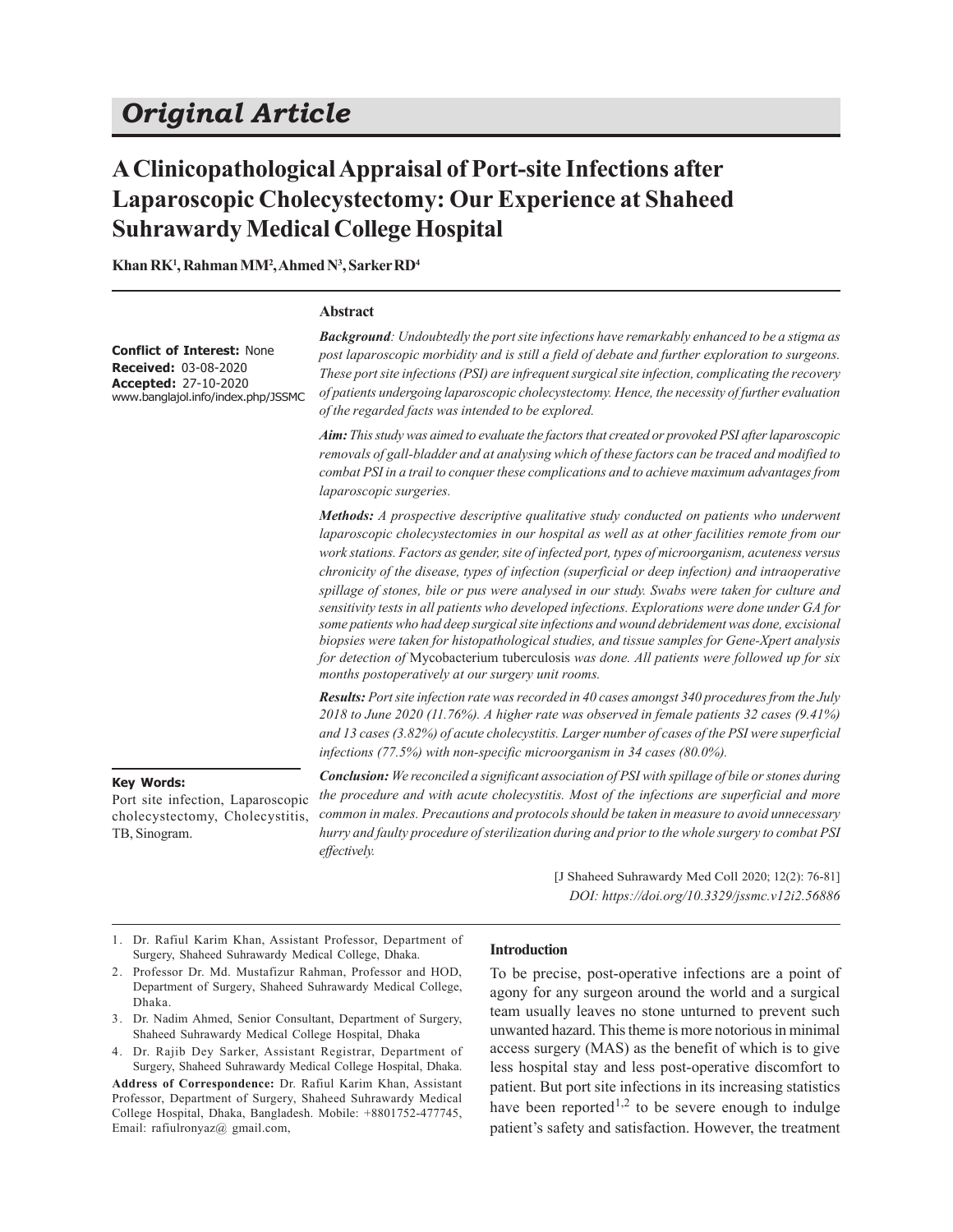protocol, including the drug regimen and duration of therapy varied from surgeon to surgeon and from hospital to hospital.

Laparoscopic surgery also termed as key-hole surgery minimally invasive surgery, was first presented in the beginning of 20<sup>th</sup> century, and then it eventually became the surgical treatment of choice for many surgeries.<sup>3</sup> Undoubtedly laparoscopic cholecystectomy (Lap. Chole.) is the *gold standard treatment* for symptomatic gallstone disease.<sup>4</sup> Its advantages include decreased hospital stay postoperatively, earlier return to daily work, minimum postoperative pain,<sup>5</sup> small surgical incisions and so better cosmetic outcomes and minimal postoperative complications. So, it not only overran open cholecystectomy but also more or less ended attempts for the noninvasive management of gallstones, such extracorporeal shock wave, and bile salt therapy. 6 One of surgical procedure complications is surgical site infection (SSI). Infection could be intrinsic and/or extrinsic as the human body enables the survival of a wide variety of microorganisms with potential for infection as a result of surgical intervention.<sup>7</sup> Patient's bacterial flora may become opportunistic and cause infection in special circumstances. This can occur in both open surgeries and to a lesser extent in laparoscopic one.<sup>8</sup> It is a fact that laparoscopic cholecystectomy associated with fewer SSI than open cholecystectomy. 9 However now-a-days, with increasing number of performed laparoscopic cholecystectomies, there is an increasing number of port site infection (PSI).

Although it occurs infrequently, but it has significant influence on overall outcomes of laparoscopic cholecystectomy and its final results like delay in return to work, increase cost and bad cosmetic results which become disappointing for both patient and the surgeon. There are three types of surgical site infection which can occur in port site:10-12 First is *superficial surgical site infection* occurring within 30 days post-surgery and involves only skin and subcutaneous tissues and the patient at least has one of the following: (a) purulent discharge from the superficial incision, (b) organism isolated from aseptically obtained culture of fluid or tissue from superficial incision. The second type is deep surgical site infection which may be presented after 30 days of operation and involves deep soft tissues including fascia and muscles deep to the incision. The patient has at least two of the followings: a) purulent drainage from deep incision, b) dehiscence of the deep incision, and c) an abscess. The third type is organ/space SSI where infection involves any organ and spaces other than the incision which was opened or manipulated during surgery.<sup>13</sup>

## **Patients and methods**

In this prospective descriptive qualitative study conducted at Shaheed Suhrawardy Medical College Hospital, Sher-e-Bangla Nagar, Dhaka, Bangladesh, from 1st of July 2018 to 30th of June 2020 (24 months) period, patients who underwent laparoscopic cholecystectomies in the same facility or any other referral facility connected with same government line-ups were included in our study. All the cases were given 1 dose of 1 gram of Ceftriaxone and 1 dose of 100 ml of Metronidazole preoperatively. This antibiotic combination was carried out at least up to 3<sup>rd</sup> post-operative day. All operations were done by experienced surgeons, using four ports procedures, with reusable instruments; gallbladder was extracted from the epigastric port in all operations, without using endobag. Sub-hepatic tube drain was used in most of the patients and removed next day after the operation. Stitches were removed 7th post-operative day without the presence of infection. Swabs were taken for culture and sensitivity in all patients who developed PSI. Exploration under general anaesthesia was done for patients with chronic deep site infections, presented with persistent discharging sinus and after doing *sinogram*. Wound debridement was done and the wound was left open to heal by secondary intention. Excisional biopsies for chronic discharging sinuses had been done and sent for histopathological studies and tissue samples examined with ''Gene Xpert'' for *Mycobacterium tuberculosis*. In patients proved to have TB, anti TB-therapy was given orally.



**Fig.-1:** *Image of port positions of a 48-year old female patient at 4th POD after Lap. Chole. who developed PSI on 8th POD*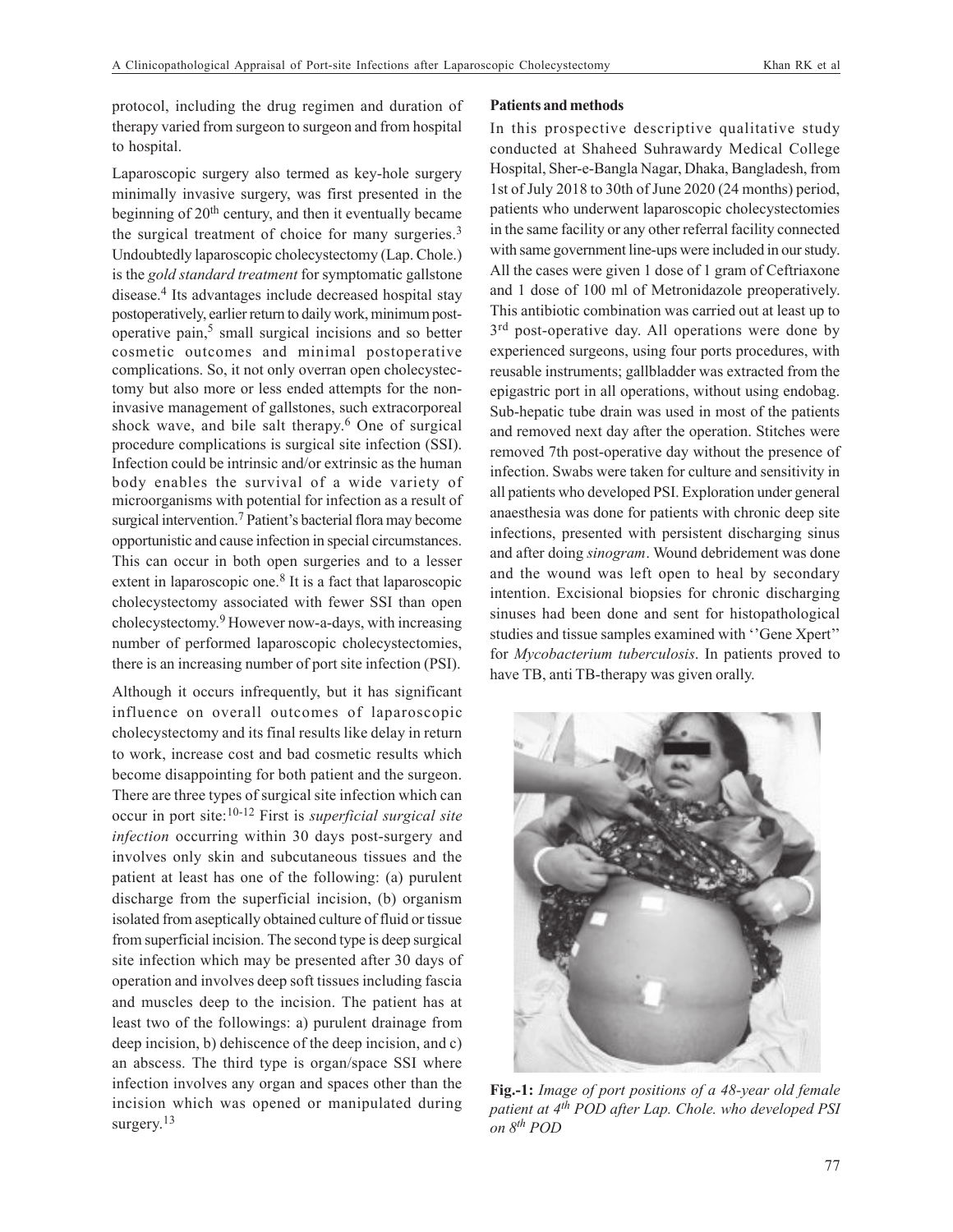

**Fig.-2:** *Sinogram images of port-site sinus tract*

All patients responded well within six months of followup. Patient's whose operations were converted to open procedures and those with a history of chronic co-morbid conditions were excluded from the sample to minimize bias in the study. For the same reason, and to avoid iatrogenic complications of beginner surgeons, we collect the data of experienced surgeons who have good documentation and postoperative follow-up. Factors as gender, site of infected port, type of microorganism, acute versus chronic cholecystitis, type of infection (superficial or deep infection) and intraoperative spillage of stones, bile or pus were analysed in our sample. The method of sterilization used in our sample was washed the instruments by hydrogen peroxide solution, then rinse with tap water, finally emersion in or Cidex® solution for 60 minutes.

## **Results**

We included **340** patients in our study based on the inclusion criteria narrated earlier. Their ages ranged from 20 to 65 years (mean age 43.1 years), PSI was found in 40/ 11.76% 340 patients (4.5%). Regarding gender, in 32/340 female patients, percentage of the PSI was 9.41% and in 8/ 340 male patients the percentage was 2.35%. There is an association between *female gender* and *infection*, p-value 0.03. as in Table I.

| The incidence of PSI in relation to gender |          |            |         |
|--------------------------------------------|----------|------------|---------|
| Gender                                     | Infected | Percentage | P value |
| Male                                       |          | $2.35\%$   | 0.03    |
| Female                                     | 32       | $9.41\%$   |         |
| Total                                      |          |            |         |

**Table-I**

Regarding the status of gallbladder before the operation, 96 patients (28.2%) were operated during an acute attack and 244 patients (71.6%) were suffering from chronic cholecystitis. P value was 0.001, i.e., there is a significant association between *infection and acute cholecystitis* as shown in Table II.

| <b>Table-II</b>                                        |  |
|--------------------------------------------------------|--|
| Incidence of PSI in relation to the clinical diagnosis |  |

| of the gallbladder pre-operatively |                       |            |       |  |
|------------------------------------|-----------------------|------------|-------|--|
| Condition                          | Infected /            | Percentage | P     |  |
|                                    | <b>Total Subjects</b> |            | Value |  |
| Chronic case                       | 13/244                | 5.32%      | 0.001 |  |
| Acute case                         | 27/96                 | 28.13%     |       |  |

Total 40/340

Concerning spillage of bile, stones, or pus, 24/80 patients (30.0%) developed infection while spillage occurred during their operations and 16/260 patients (6.15%) developed infection despite no spillage occurred. P value was 0.0001 i.e., the spillage can be regarded as a risk factor in the development of PSI (Table III).

## **Table III**

## *Incidence of PSI in relation to spillage of bile, stones, or pus during operation*

| Incident of<br>spillage | Infected /<br><b>Total Subjects</b> | Percentage | P<br>Value |
|-------------------------|-------------------------------------|------------|------------|
| With spillage           | 24/80                               | 30.00%     | 0.0001     |
| Without spillage        | 16/260                              | 6.15%      |            |
| Total                   | 40/340                              |            |            |

According to the site of port infection, 32 patients (80.0%) developed an infection at the epigastric port, 06 patients (15.0%) developed an infection at the umbilical port and only 02 patients (5.0%) developed an infection at the lateral ports. P value was 0.0001, which is highly significant and *site of gallbladder extraction* could be a cause of PSI (Table IV).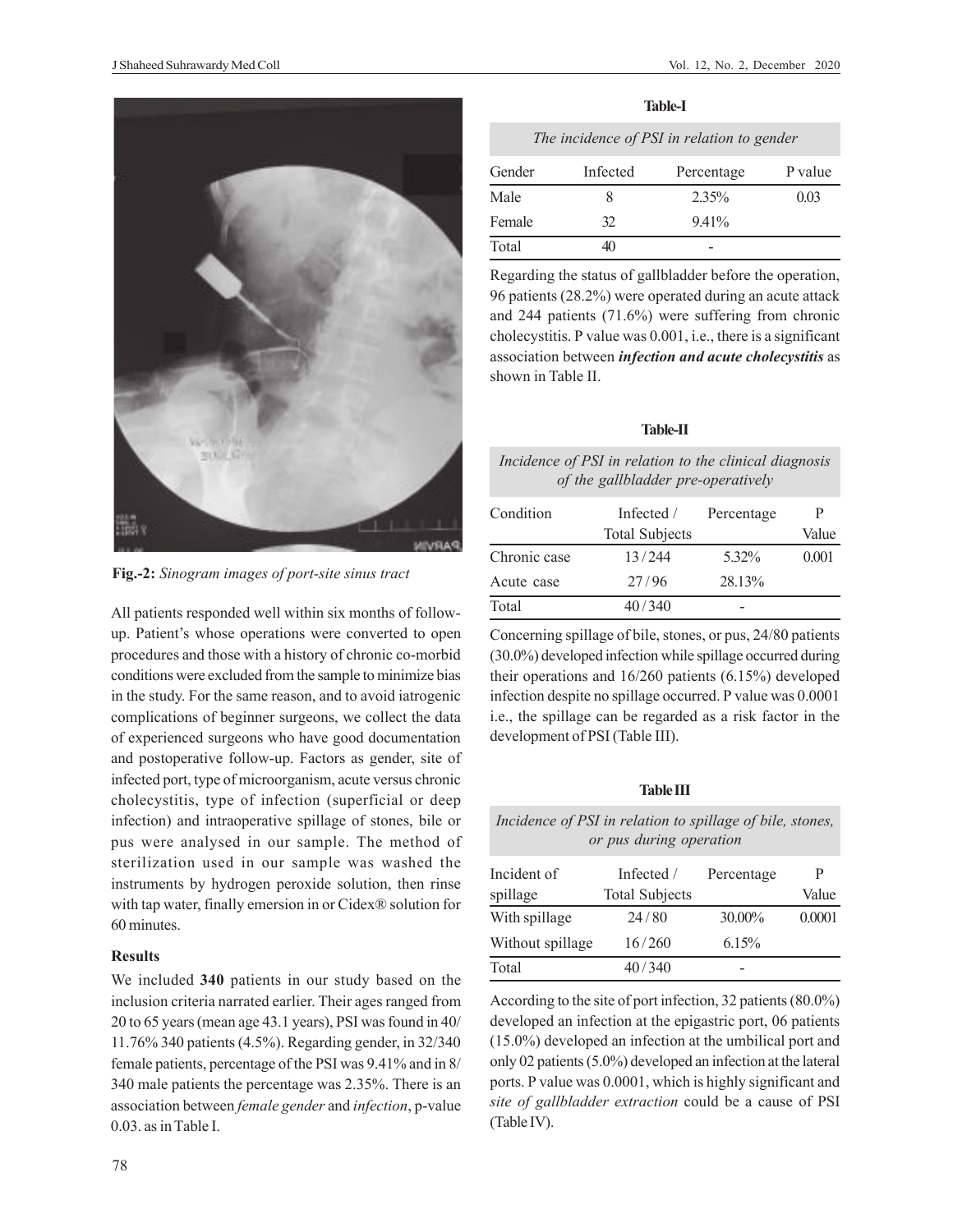| <b>Table IV</b>                          |                       |            |        |
|------------------------------------------|-----------------------|------------|--------|
| Incidence of PSI in different port sites |                       |            |        |
| Port Positions                           | Infected /            | Percentage | P      |
|                                          | <b>Total Subjects</b> |            | Value  |
| <b>Umbilical Port</b>                    | 32/40                 | $80.0\%$   | 0.0001 |
| Epigastric Port                          | 06/40                 | $15.0\%$   |        |
| Lateral Ports                            | 02/40                 | $5.0\%$    |        |
| Total                                    | 40/340                |            |        |

Regarding the type of port site infection, 31/40 patients (77.5%) developed a superficial infection and 9/40 patients (22.5%) developed deep site infection as in Table V.

| .<br>۰,<br>.,<br>×<br>×<br>۰, |  |
|-------------------------------|--|
|-------------------------------|--|

| <b>Types of Port Site Infection</b> |                       |            |        |
|-------------------------------------|-----------------------|------------|--------|
| Types of PSI                        | Infected /            | Percentage | P      |
|                                     | <b>Total Subjects</b> |            | Value  |
| Superficial PSI                     | 31/40                 | 77.5%      | 0.0001 |
| Deep PSI                            | 09/40                 | 22.5%      |        |
| Total                               | 40/340                |            |        |

About results of swabs culture and PCR of tissue samples, 18 patients (45%) were infected by Gram (–ve) bacteria, 10 patients (25%) were infected by Gram (+ve) bacteria, 3 patients (7.5%) were infected with mixed infection, 03 patients (7.5%) whose results were chronic inflammation with no growth and six patients (15%) were infected by *Mycobacterium* species, Table VI.

| <b>Types</b>           | Microorganism     | No of Cases     | Percentage |
|------------------------|-------------------|-----------------|------------|
| Non-specific infection |                   | 34              | 85%        |
| Gram Negative          | Enterobacter spp. | 14              | 35%        |
|                        | E. coli           | 10              | 25%        |
| Gram Positive          | Staphylococcus    | $08\,$          | 20%        |
|                        | Enterococcus      | 02              | 05%        |
| Mixed                  |                   | $\overline{03}$ | $7.5\%$    |
| No growth              |                   | $\overline{03}$ | $7.5\%$    |
| Specific infection     | Mycobacterium     | 06/40           | 15%        |
|                        | Atypical          | $\overline{03}$ | 7.50%      |
|                        | Typical           | $\overline{03}$ | 7.50%      |

**Table VI**

We also encountered patients with discharging sinus from ports and did sinogram to rule out any other pathologies intraperitoneally. 07 (17.5%) cases went for sinogram and amongst them 05 (12.5%) cases revealed an inflamed sinus tract at port site. So there is trifle association of PSI with port site sinus tract, narrated in Table VII.

## **Table VII**

| Port site sinus tract formation with PSI |                        |          |  |
|------------------------------------------|------------------------|----------|--|
| Presence of Sinus Tract                  | No of Cases Percentage |          |  |
| No sinus tract                           | 33                     | $82.5\%$ |  |
| Discharging sinus tract                  | 07                     |          |  |
| Sinogram attempts                        | 07                     | $17.5\%$ |  |
| Positive Sinogram                        | በና                     | $12.5\%$ |  |

# **Discussion**

Surgeons from different parts of the world are still combating the stigma of PSI after cholecystectomy. Patients are influentially adopting the minimal invasive procedures as their choice of surgery. They wish to get maximum cosmetic benefit as well as least suffering of pain and discomfort of hospital staying. But these incidences of PSI are getting truly bizarre in some cases for both patient and his surgeon. Still the incidences of PSI after laparoscopic cholecystectomy are lower than that of open cholecystectomy because laparoscopic procedures are minimally invasive technique and have less impact on the immune system than an open one.**<sup>14</sup>**

The incidence of port site infection in our sample is about 11.76% (40 patients from 340) which was remarkably higher than results of study done by Khurshid, et al. in Indian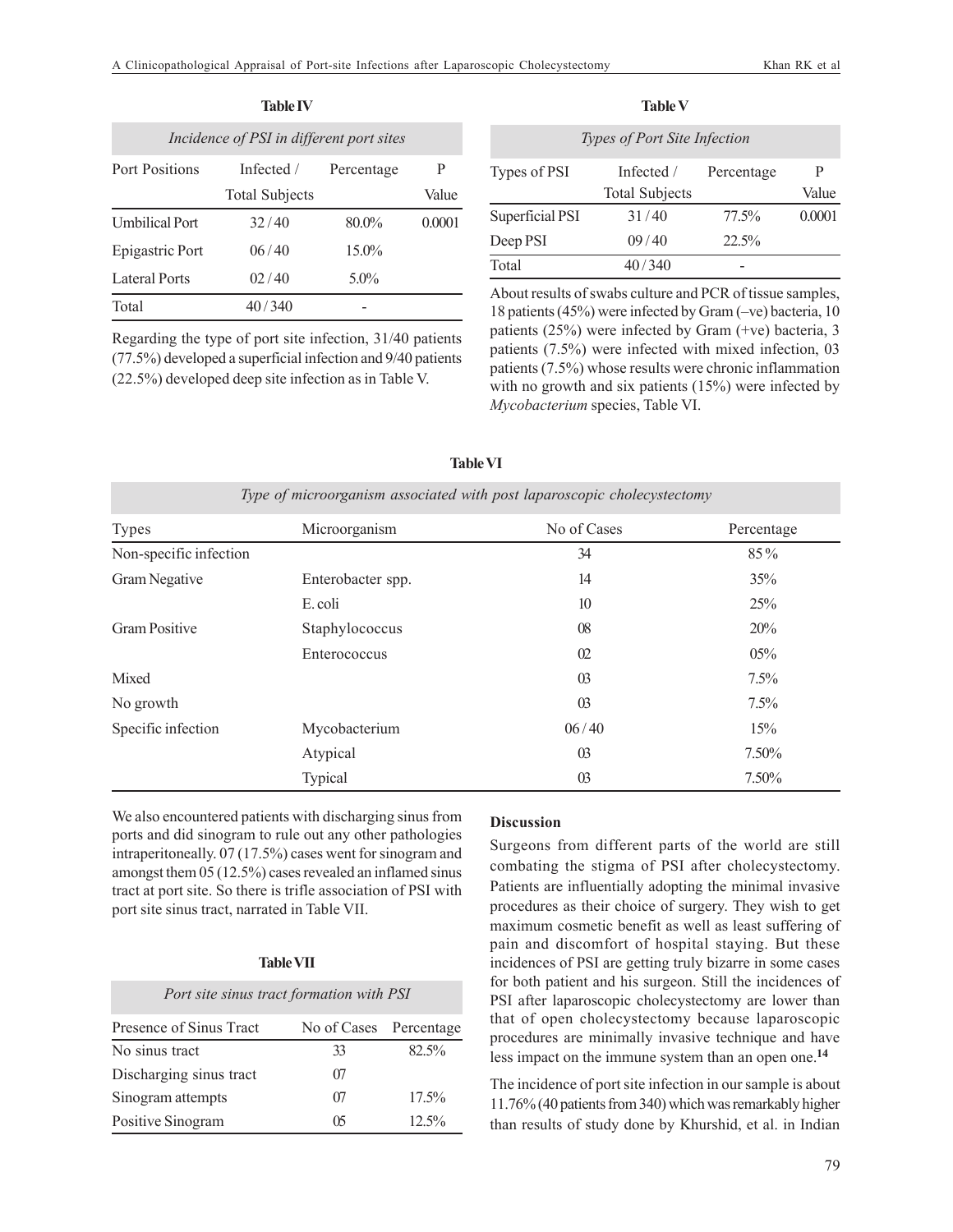hospital of Kashmir in 2012, their results was 6.7%**15** and by Jasim Saud, et al. which performed in AL Basrah General Hospital 2010 that was 2.4%.<sup>16</sup>

We found the majority of patients underwent laparoscopic cholecystectomy were females (280 patients amongst 340, 73.68%), also most of our port site infection patients were females 32 patients from 40 patients. If we compare with another study that was done in Al-Basrah Hospital which included 369 patients, 301 (81.57%) of them were females and 68 (18.43%) were males and PSI occur in 11 patients  $(2.98\%)$ , 7 females (63.63%) and 4 males (36.36%).<sup>14</sup> In both studies, although number of female is higher than males) and perforation of gallbladder during operation more in males than in females.<sup>17</sup> From a total number of 340 patients, we found 60 patients had chronic cholecystitis before operation and 280 were operated during the acute phase, 27/96 patients (28.13%) were operated during the chronic phase of cholecystitis and developed PSI and 13/ 244 patients (5.32%) were operated during acute inflammation and got infected. i.e., infection was more commonly affecting patients during acute phase than with chronic phase. It's p=0.001. In comparing with other study done in DHQ (Divisional Headquarters Teaching Hospital) Mirpur-Kashmir show 7.1% PSI in their sample, 65% of cases were during the acute phase and 35% were in chronic cases.<sup>9</sup> Both studies show the significance of acute phase with PSI. This is due to increased probability of perforation of gallbladder and spillage of bile, stones, or pus as a result of difficult manipulation, tensely distended gallbladder with thickened oedematous wall.18As long as the inflammation is limited to gallbladder, laparoscopic cholecystectomy is usually feasible. Great care must be taken in proceeding with operations if the inflammation reaches porta hepatis, as normally thin minimally adhesive tissue that invest cystic duct and artery is markedly thickened and oedematous and may not readily separated by usual blind dissection with a clean-cut CVS.<sup>19</sup>

The surgery may also be associated with spillage of gallstones in 5% to  $40\frac{\cancel{0}}{13}$ ,<sup>19</sup> of procedures and perforation of gallbladder during surgery occur frequently at a remarkable rate (10% to 40%)<sup>20</sup> and may occur secondary to traction applied by grasping forceps or because of electro-surgical thermal injury during removal of the gallbladder from its fossa.18 Spillage of bile, pus or stones which can be retained inside the abdomen or in the wound is highly associated with port site infection and abscess formation<sup>18</sup> which was statistically significant ( $p=0.0001$ ). Foreign body retained could be stones, clips, or parts of plastic sheath. Another study done in Taj Surgery Hospital in Pakistan for three years 2009-2012 show relation between port site infection and intraoperative spillage during

laparoscopic cholecystectomy in 5.3% of perforated cases.<sup>21</sup>

This study was done in governmental medical college hospital in Dhaka (Capital), Bangladesh which is alos a referral institute and receives several cases from hospitals of periphery and those cases were also taken in consideration. Another data in in a medical college of India shows high association between epigastric port and infection  $(88.2\%)^{22}$  and in another study, shows surgical site infection in umbilical port more than epigastric port and this related to umbilical flora and gall bladder extraction through umbilicus in single port surgery<sup>21</sup> which indicates that site of gall bladder extraction was the most common site of PSI. Most of the patients presented with PSI in our study were superficial infection 31/40 patients (77.5%) compared with 9/40 patients (22.5%) presented with deep site infection. Also, superficial infection is more common than deep infection as reported by study done by Mir, et al. at tertiary care hospital of Kashmir 2012 (87.7% for superficial infection compared with 13.3% for deep infection).<sup>15</sup> 09 patients (22.5%) who presented with deep infection in our study as recurrent discharging single or multiple sinuses that was also evidenced with sinogram study with contrast (07 at epigastric port).

Three of these were infected with atypical mycobacterium species, three were infected with typical mycobacterium tuberculosis, one patient had retained stone in deep layers where infection was mixed, other patient had retained foreign body (plastic sheath of a laparoscopic instrument) inside deep layers of falciform ligament where no growth of bacteria was obtained and only chronic granulomatous reaction with chronic inflammatory cells was found and a patient had abscesses deep in the abdominal wall between epigastric and lateral port which were sterile. In our study, the percentage was higher maybe due to lack of usage of retrieval bag which prevent direct contact of port wound with the content of infected gallbladder. Port site infection was noticed in 32 patients (80%) in epigastric port and six patients (15%) in umbilical port and only two patients  $(5\%)$  at the lateral port (p=0.0001), which is statistically significant for the association between epigastric port and SSI. This may be due to the fact that the epigastric port is the site of gallbladder extraction therefore this port will be in direct contact with inflamed gallbladder.

By taking detailed history, one of the patients infected with mycobacterium species has close relative (her son in-law who was changing her dressing) working in hospital of infectious disease (250 Bed TB Hospital, Shyamoli, Dhaka). There is another study for the source of mycobacterium is the use of tap water for rinsing laparoscopic instruments after complete sterilization to